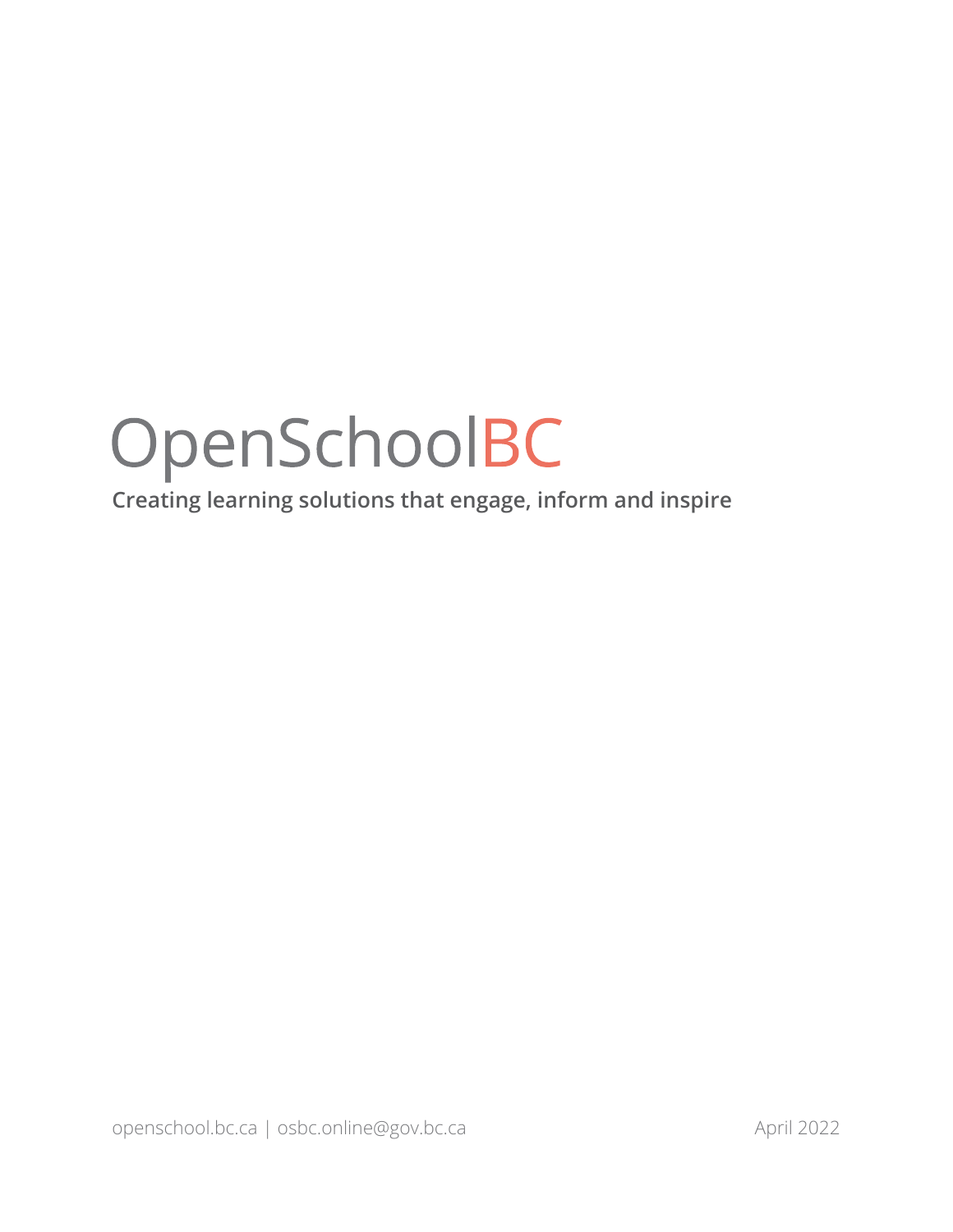## **Who we are**

Open School BC (OSBC) is a cost-recovery unit within the Ministry of Education and Child Care. OSBC's 20-member team brings a wide range of expertise in educational resource development.Our collective skills include instructional design, project management, media design, web design and development, graphic design, video production and information technology services. We also work with contracted writers, editors, illustrators, media developers and subject matter experts when required.

OSBC uses a collaborative team-based approach on projects to ensure client and end-user needs are met. Our dedication to teamwork is reflected in our guiding principles below.

# **GUIDING PRINCIPLES**

for teamwork at Open School BC



#### **COMMUNICATE COLLABORATE GROW**

#### **Listen**

Learn and practice active listening: concentrate on what's being said, ask questions, clarify.

#### **Resolve**

Address any conflict through timely dialogue; be open to give and receive feedback in order to reach resolution.



#### **COLLABORATE**

#### **Share**

Share information with all team members throughout all project phases.

#### **Understand**

Know all team members' roles and responsibilities at the beginning of each project.

#### **Contribute**

Contribute to the project by sharing ideas and opinions, giving and receiving feedback, and helping establish reasonable timelines and expectations.



#### **Appreciate**

Look for opportunities to acknowledge small and large successes, with each person's contribution being equally valued.

#### **Keep learning**

Seek ongoing education and knowledge sharing at all levels: self, peer to peer, clients, ministry colleagues.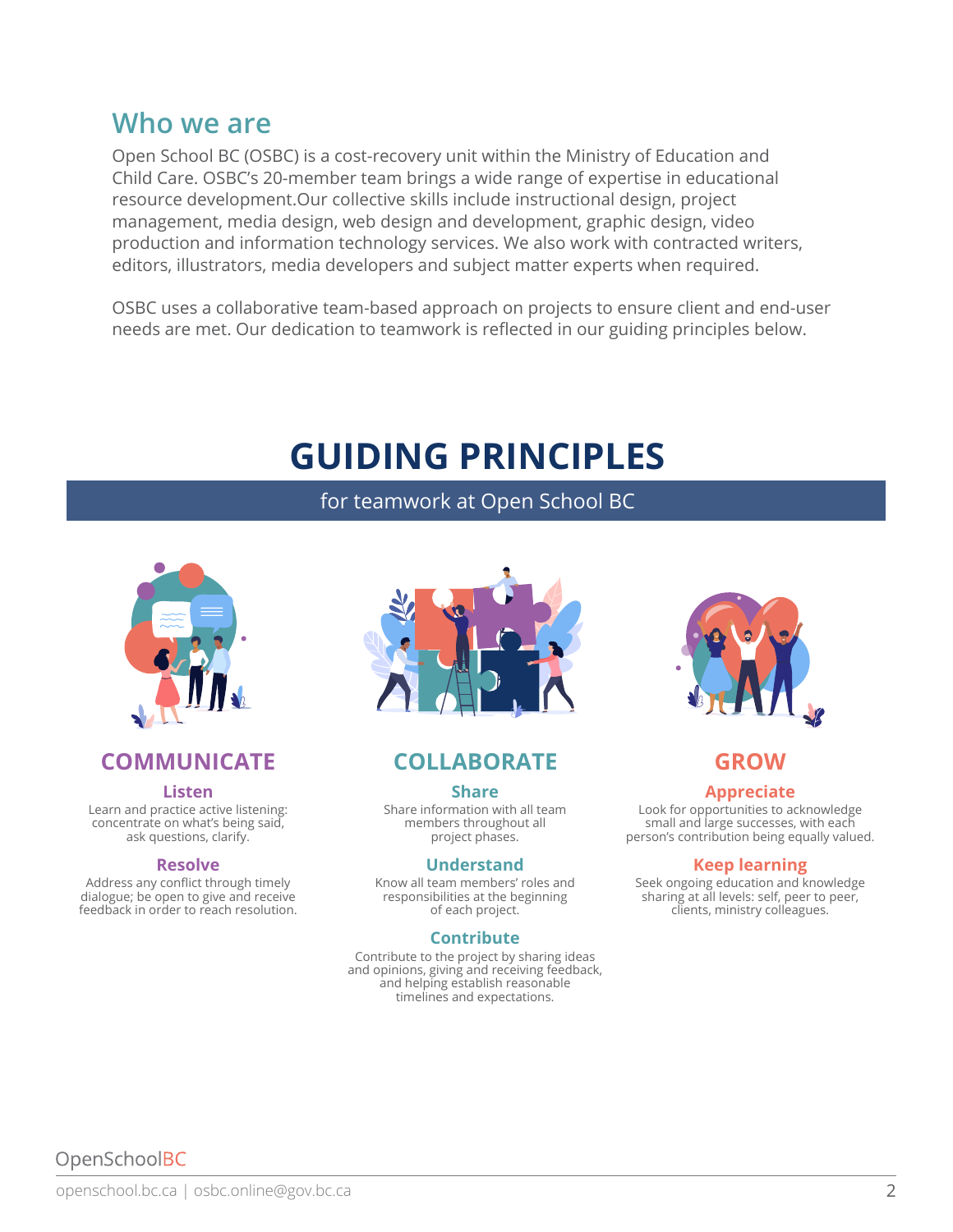## **What we do**

Using a cost-recovery business model, we create award-winning courses and resources for organizations including school districts, ministries, agencies, boards and Crown corporations. We have experience working with 13+ ministries in government and a variety of publicly funded organizations, covering a wide range of topics (for example, early learning, mines safety, food safety, trades training, anxiety awareness, invasive species, and the Great Bear Rainforest).

### **Our delivery platforms**

We provide hosting in our Moodle Learning Management System (LMS) or through our secure web servers. Last year we hosted close to 48,000 public sector users in Moodle, one of the most popular LMSs world-wide. Moodle allows us to securely host online courses and track learners' progress and completion. We offer multiple methods for you to offer access to your courses, including an e-commerce enabled shopping cart and a fully automated link-based self-registration system.

We adhere to BC's strict privacy rules (FOIPPA) and have robust security settings in place to protect data. OSBC has an approved Privacy Impact Assessment (PIA) and Security Threat and Risk Assessment (STA) for its Moodle platform.

Already have a hosting solution? No problem! We can develop materials to meet your requirements and pass them over to you to host.

### **Our approach to projects**

The following table outlines our three-phase approach, from initial meeting to delivery of the final product. Throughout, we work closely with clients to ensure mutual understanding and agreement at every step. Most projects move through all three phases, but some use only a part. For example, we can host your existing content, create material for you to host, or provide instructional design expertise for your development project.

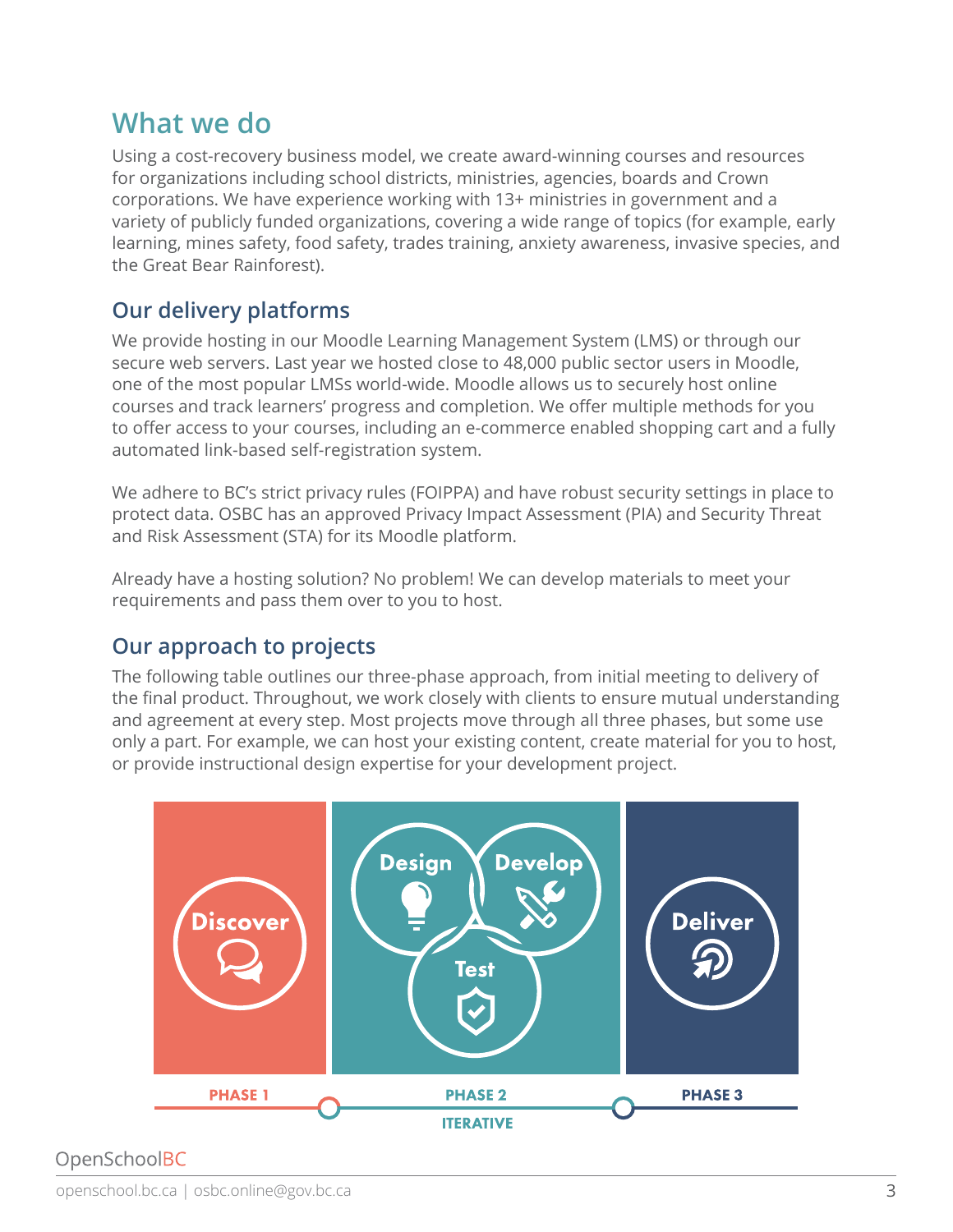|                                          | <b>Phases</b>  | <b>Activities</b>                                                                                                                                                                                                                                                                                                                                                             | <b>Client responsibilities</b>                                        |
|------------------------------------------|----------------|-------------------------------------------------------------------------------------------------------------------------------------------------------------------------------------------------------------------------------------------------------------------------------------------------------------------------------------------------------------------------------|-----------------------------------------------------------------------|
| <b>Phase</b>                             | Discover       | Intake discussions:<br>· Identify client and end-user needs<br>Discuss output formats and deliverables<br>• Identify hosting and maintenance needs<br>· Discuss budget<br>• Clarify OSBC process<br>• Identify existing materials<br>Establish client and OSBC roles and responsibilities<br>$\bullet$<br>Decision by client and OSBC to move ahead with project<br>$\bullet$ | Meet to discuss project                                               |
|                                          |                | Deliverables:<br>• Project Proposal<br>• Project Memorandum of Understanding/Contract                                                                                                                                                                                                                                                                                         | Review/sign-off                                                       |
|                                          |                | Planning sessions to determine:<br>• Learning needs and objectives<br>• Content creation and review<br>Structure and format<br>· Components (assessment, art, media, interactivity, etc.)<br>• Delivery platform<br>• Technical procedures for access, registration, and hosting<br>· Schedule and budget                                                                     | Ongoing communication and<br>attending planning sessions              |
|                                          |                | Deliverables:<br>• Instructional Design Plan<br>• Project Charter<br>• Amended Project Memorandum of Understanding/Contract<br>Hosting Memorandum of Understanding/Contract                                                                                                                                                                                                   | Review/sign-off                                                       |
| $\mathbf{\Omega}$<br>ase<br>$\mathbf{a}$ | <b>Design</b>  | • Form project team<br>• Write, review and revise content<br>Design, review, and revise presentation and branding<br>• Design, review, and revise components<br>• Perform quality assurance checks and evaluate throughout                                                                                                                                                    | Ongoing communication<br>and review/approval of all<br>components     |
|                                          | <b>Develop</b> | • Develop components (review and revise)<br>Develop prototypes (review and revise)<br>Develop access/registration process<br>· Implement sales/specialized processes<br>• Perform quality assurance, evaluation, and technical testing                                                                                                                                        | Ongoing communication and<br>reviews/approvals                        |
|                                          | Test           | Pilot (review and revise)<br>Perform quality assurance, evaluation, and technical testing<br>$\bullet$<br>Finalize all project components<br>$\bullet$                                                                                                                                                                                                                        | Communication, review pilot<br>feedback and final review/<br>approval |
| m<br><b>Phase</b>                        | <b>Deliver</b> | Deliverable:<br>• Final Product                                                                                                                                                                                                                                                                                                                                               | Review/sign-off                                                       |
|                                          |                | • Release access/registration information<br>• Make project available to end-users<br>· Conduct project debriefs<br>• Complete and deliver final evaluation report<br>· Discuss maintenance agreement                                                                                                                                                                         | Attend debrief meeting                                                |
|                                          |                | Deliverable:<br>• Evaluation Report<br>• Maintenance Memorandum of Understanding/Contract                                                                                                                                                                                                                                                                                     |                                                                       |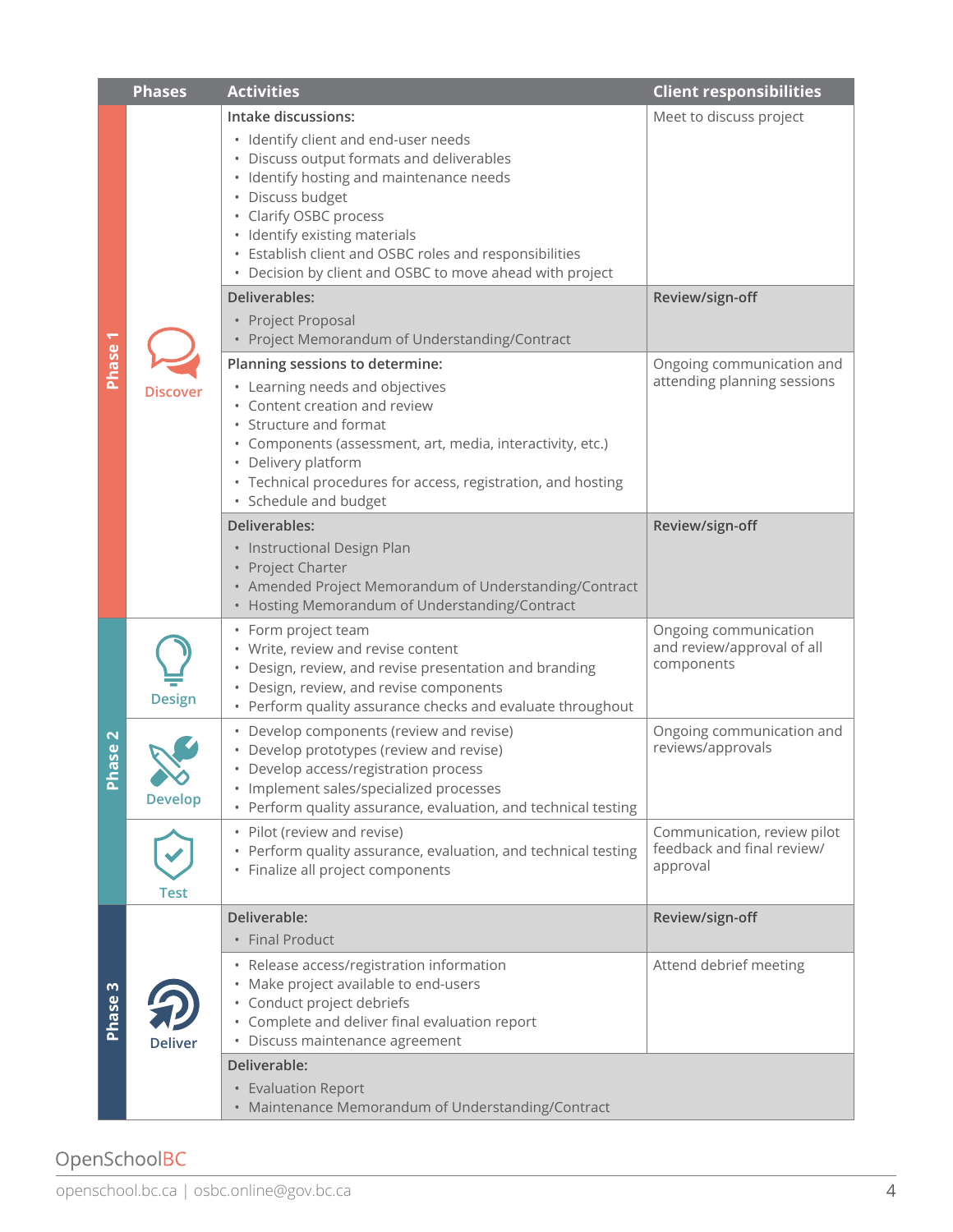# **What it could cost**

Following are some estimated costs for each phase of a project to provide you with a rough idea for budgeting. We can cost out your specific project at the end of Phase 1 after determining all the details.

#### **Phase 1: Discover**

In this phase we meet with you and your team to determine all the project needs. We facilitate planning sessions and produce an Instructional Design Plan which outlines learning objectives, intended audience, content structure, media formats and technical considerations. We also create a Project Charter detailing timelines and budget. Depending on the complexity of the project, the cost for this phase is typically \$12,000 to \$18,000.

#### **Phase 2: Design/Develop/Test**

In this phase we use an iterative approach to create all project components using the Instructional Design Plan as our guide. Throughout, we conduct quality assurance checks and technical tests. Costs depend on the course design—the level of learner interactivity and the complexity of the components (interactive media, video, images, audio, etc.).

|               | Interactivity <sup>1</sup>                                                                                                                                                                                                                                                               | Component complexity <sup>2</sup>                                                                                                                                                            | <b>OSBC examples</b>                                                                                                |
|---------------|------------------------------------------------------------------------------------------------------------------------------------------------------------------------------------------------------------------------------------------------------------------------------------------|----------------------------------------------------------------------------------------------------------------------------------------------------------------------------------------------|---------------------------------------------------------------------------------------------------------------------|
| Low           | Linear, straightforward, text-<br>based e-learning environment.<br>Multiple text-based resources<br>and may include simple images<br>or links to videos/podcasts.                                                                                                                        | Content pages, text,<br>graphics, perhaps simple<br>audio or video, and test<br>questions.                                                                                                   | <b>Introducing the Early</b><br><b>Learning Framework</b><br>Introduction to<br><b>Invasive Species</b>             |
| <b>Medium</b> | Learners may be required<br>to interact with the learning<br>environment through clickable<br>hotspots, animations, drag and<br>drop exercises and multimedia.<br>Interactivity extends a degree of<br>control to the learner.                                                           | Low level plus 25% (or<br>more) interactive activities,<br>allowing learners to<br>perform virtual "try it"<br>exercises. Liberal use of<br>multimedia (audio, video,<br>interactive media). | <b>Backcountry</b><br><b>Camping Group</b><br><b>Leader Training</b><br><b>National Safety Code</b><br>for Carriers |
| <b>High</b>   | Learners have more control<br>over their learning experience.<br>Courses are more customized<br>and sophisticated. This level<br>may include animated video,<br>customized audio, complex<br>drag and drop interactions,<br>simulations, stories, branching<br>scenarios and multimedia. | Advanced and custom<br>interactions, embedded<br>simulation activities and<br>ample use of media.                                                                                            | <b>Caring about Food</b><br><b>Safety</b><br><b>Home Landscape</b><br>$\bullet$<br><b>Pesticide Use</b>             |

<sup>1.</sup> Laskaris, John. (2015, June 9). *Interactivity in eLearning: The Levels and Benefits*. [https://www.talentlms.com/blog/elearning](https://www.talentlms.com/blog/elearning-interactivity/)[interactivity/](https://www.talentlms.com/blog/elearning-interactivity/)

<sup>2.</sup> Chapman Alliance. (2010). *How Long Does it Take to Create Learning?* <http://www.chapmanalliance.com/howlong/>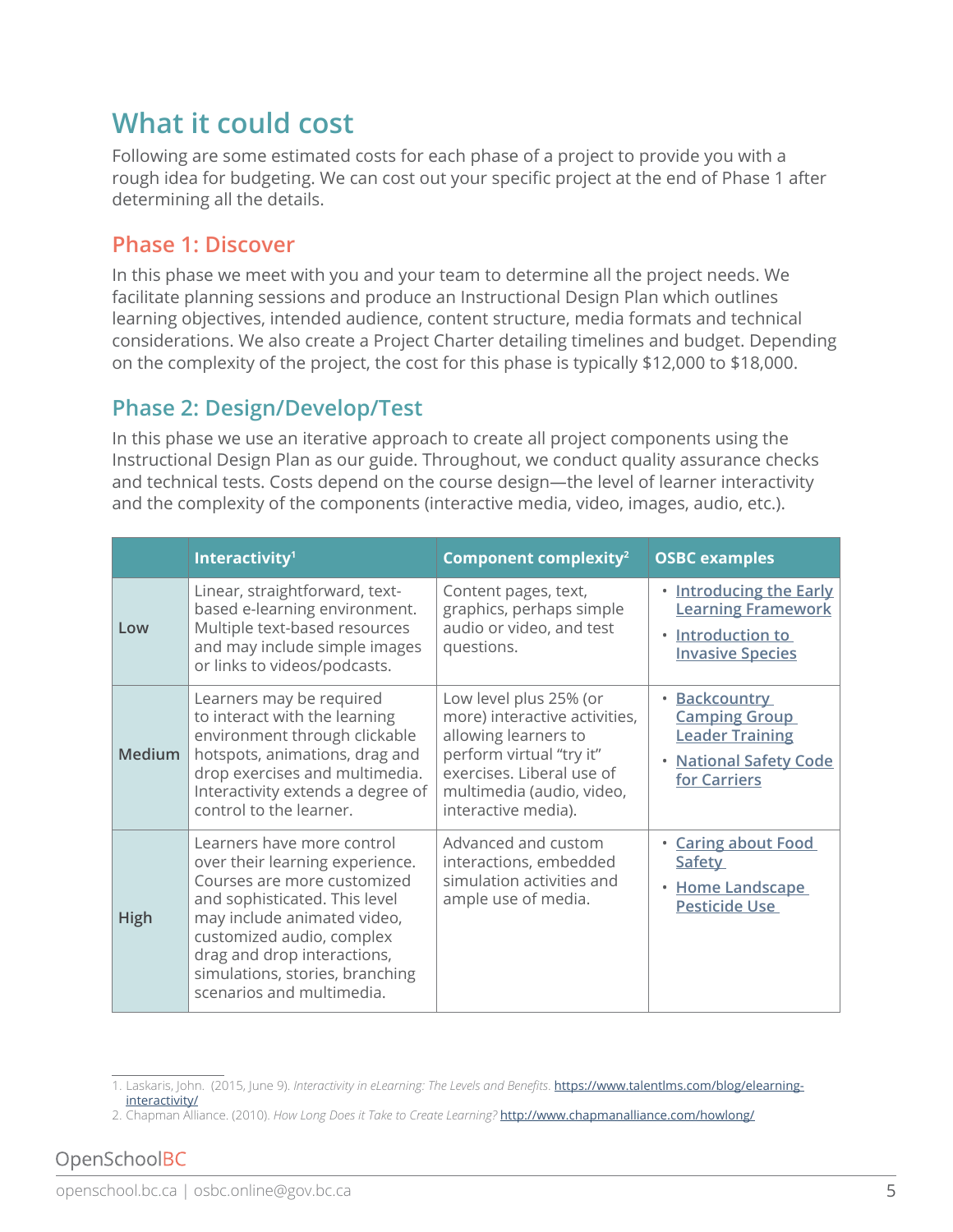Based on the interactivity/complexity, the following table provides approximate costs for one hour of learning design/development (at time of writing: April 2022). It does not include the costs for authoring content, administrative services, project planning or hosting.

| <b>Description</b>                                                                                                                                                                 | Level of learner interactivity/component complexity |                      |                      |  |
|------------------------------------------------------------------------------------------------------------------------------------------------------------------------------------|-----------------------------------------------------|----------------------|----------------------|--|
|                                                                                                                                                                                    | Low                                                 | Medium               | High                 |  |
| <b>Project management</b><br>• Content management (edits,<br>reviews, instructional design)<br>• Budget/timeline management<br>• Communication/coordination<br>• Evaluation        | \$3,000 to \$5,000                                  | \$8,000 to \$11,000  | \$14,000 to \$21,000 |  |
| Learning design/development<br>• Instructional design<br>• Presentation design<br>• Component design<br>• Media development<br>• Production<br>• Technical testing<br>• IT support | \$6,000 to \$14,000                                 | \$12,000 to \$18,000 | \$16,000 to \$39,000 |  |
| Range of cost<br>Per hour of training                                                                                                                                              | \$9,000 to \$19,000                                 | \$20,000 to \$29,000 | \$30,000 to \$60,000 |  |

#### **Content costs**

Most projects start with written words. Some use existing resources as a starting point, while others begin with nothing at all. When assessing the amount of work needed, important factors to consider include the content's suitability for instruction, the target audience, and the chosen delivery medium. With so many variables, it is difficult to provide a typical cost for written content. As a rough guideline, writing and substantive editing costs are approximately \$75 to \$120 per hour.

#### **Phase 3: Deliver**

In the final phase we launch the completed project and facilitate debrief sessions to evaluate how the project went for everyone. Projects differ in how they are delivered to the end-user and OSBC can help with a variety of solutions. Things to consider are listed below.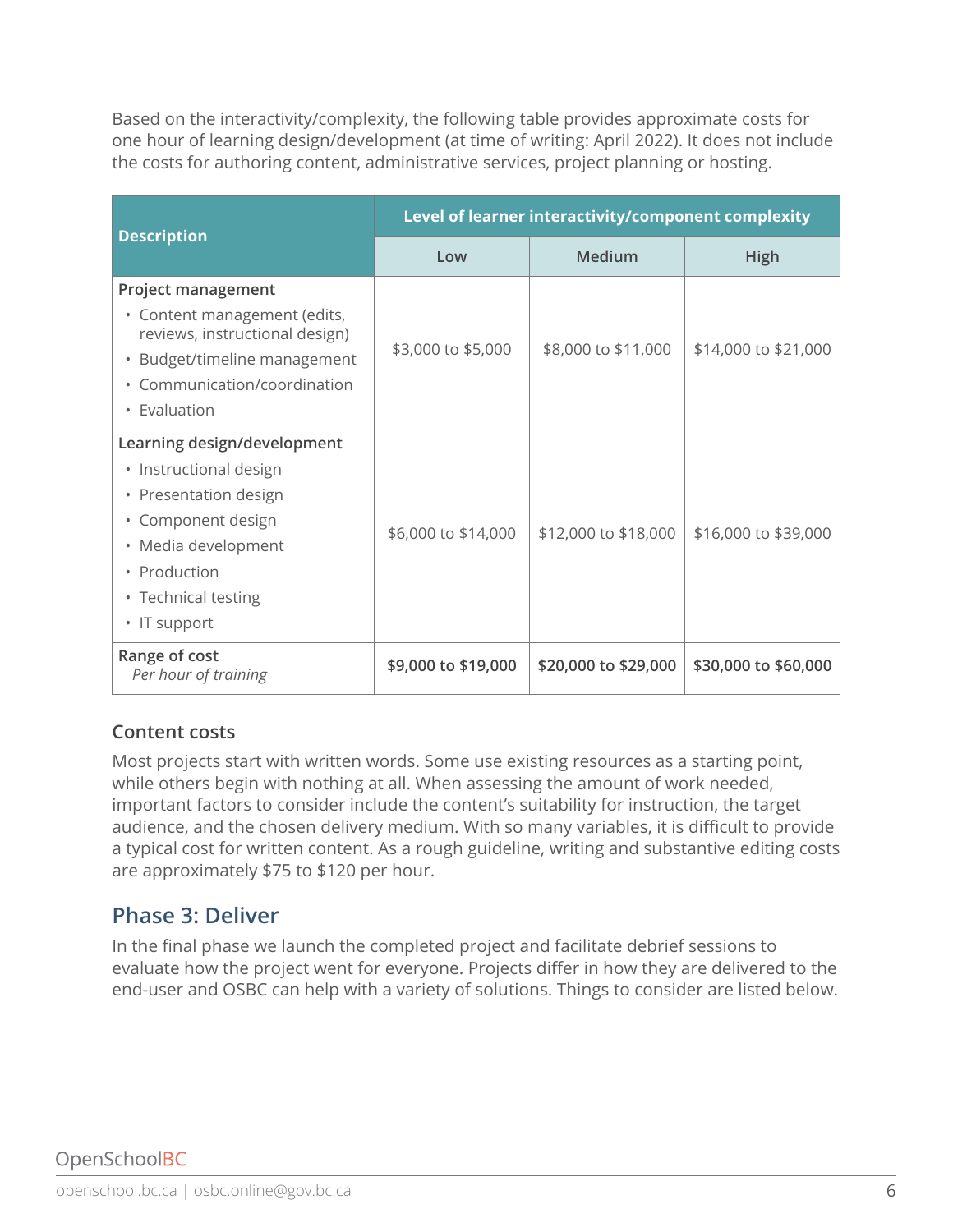Delivery platform:

- Learning management system (LMS) through OSBC Moodle (provides learner tracking/registration and other e-learning features)
- Open website through OSBC (no learner tracking or registration)
- System hosted by other provider

Specialized requirements:

- Course fee collection through the OSBC shopping cart
- Tracking course completion for certification
- Exam bank for randomized questions
- Technical support for users
- Ongoing course maintenance

In Phase 1, we'll help you determine the best delivery platform to host your project. We'll implement and test that solution in Phase 2, and launch in Phase 3.

# **Managed Moodle LMS Hosting**

Host your online courses with our reliable, secure and FOIPPA-compliant Managed Moodle Hosting Service. Get access to learning management system (LMS) features such as learner registration and tracking, along with timesaving supports.

## **Option 1: E-commerce LMS Hosting**

List your course(s) on our e-commerce enabled shopping cart, making them available to the public or a targeted audience. Customers purchase one or more seats using a credit card or by signing in with a customer number that charges back to the organization. A registration link is then sent to the customer by email.

Fees:

- Base seat cost = \$35 per seat
- One-time setup fee  $= $1,000$

Services include:

- Site branding
- Hosting of one (1) course
- E-commerce shopping cart sales
- Help Desk is available Monday through Friday, 8:30 am to 4:30 pm PST
- 10 hours of hosting support. Additional support costs \$95 per hour

Your organization may increase the base per-seat cost and recoup a royalty fee. For example, your course could be priced at \$50 per seat, providing you with a \$15 royalty fee for every seat sold.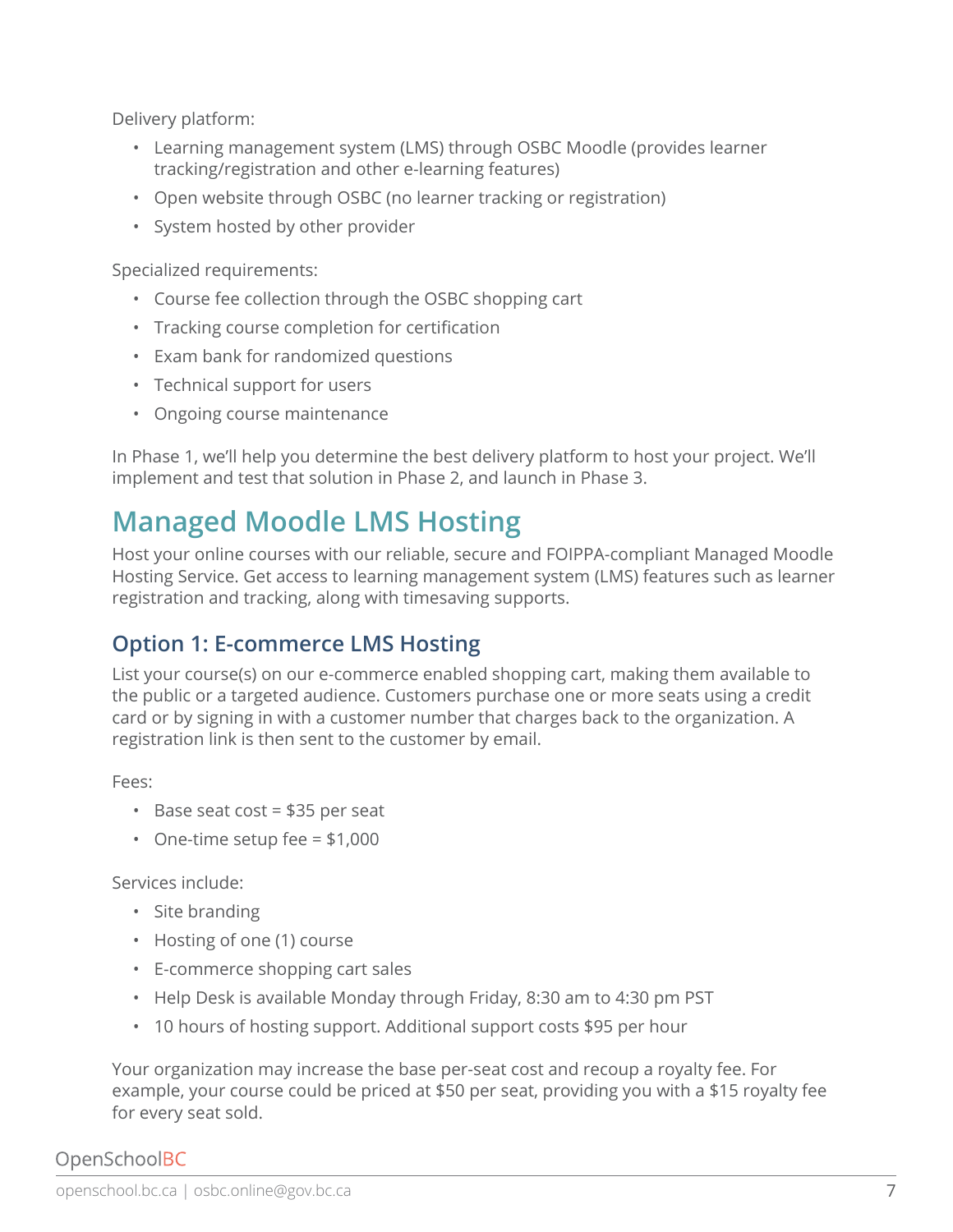## **Option 2: Self-Registration LMS Hosting**

We provide a link for you to share with your learners, which allows them to self-register into one or more of your courses. As learners register, the available user licenses will change. As the purchaser, you can see a record of who has self-registered and the courses they are enrolled in.

Fees:

- Up to 499 users = \$30 per user
- Minimum 500 users = \$25 per user
- One-time setup fee  $= $1,000$

Services include:

- Site branding
- Hosting of one (1) course
- Help Desk is available Monday through Friday, 8:30 am to 4:30 pm PST
- 10 hours of hosting support. Additional support costs \$95 per hour

Please note:

- Registration link automatically expires 1 year after purchase.
- Open School BC will not refund unused user licenses.
- Open School BC will not grant users extensions to courses.
- Hosting of additional course(s) can be discussed.

# **Training Website Hosting**

Host your stand-alone training website on our FOIPPA (Freedom of Information and Protection of Privacy Act) compliant web servers. Your site will be open to the public with no registration or access restrictions. The annual fee covers hosting and technical support costs.

Fees:

• Website hosting = \$1,000 per year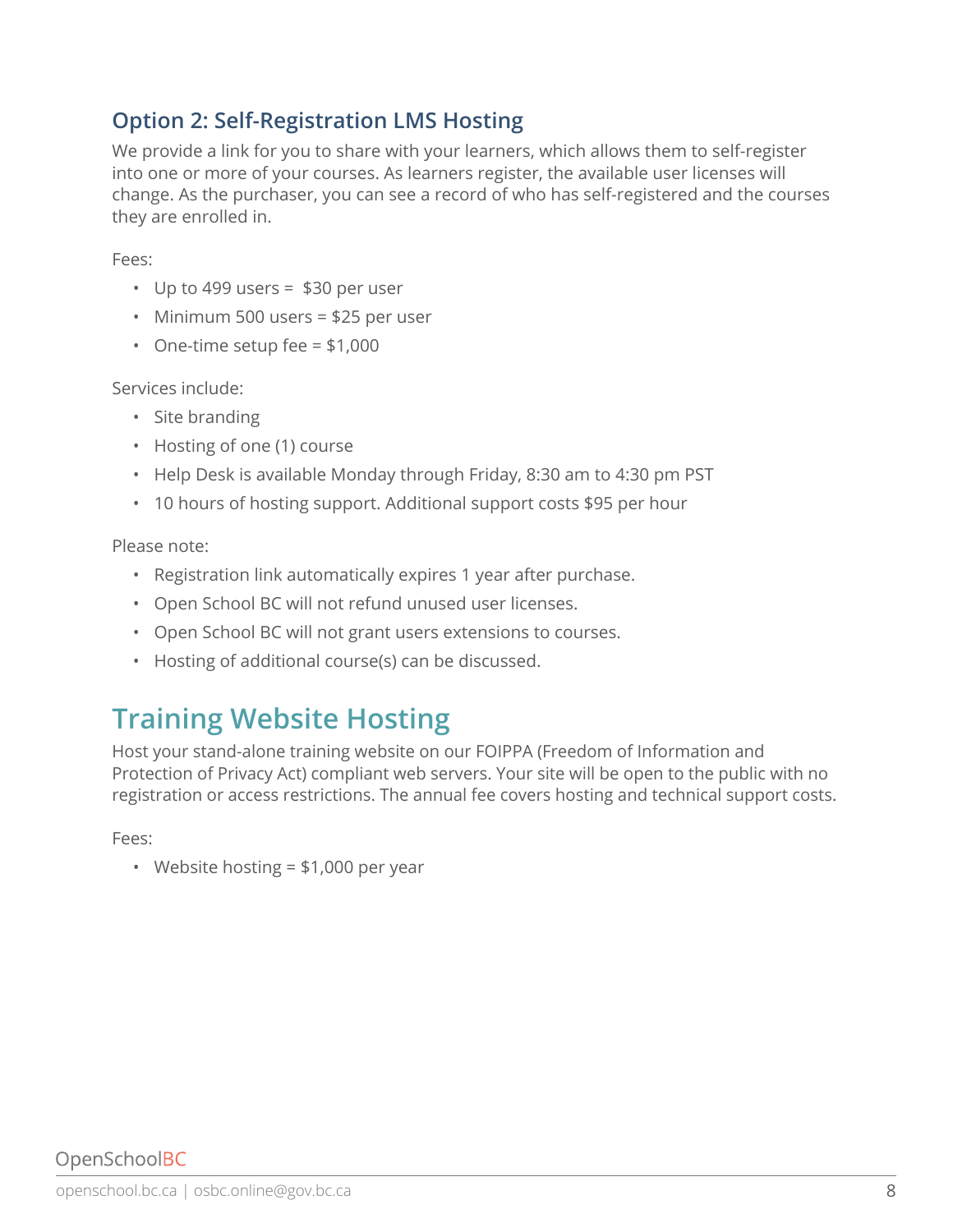# **Appendix A: Awards Received**

## **Project Awards**

| <b>Award</b>                                                                                                         | <b>Project</b>                                                                     | Year |
|----------------------------------------------------------------------------------------------------------------------|------------------------------------------------------------------------------------|------|
| <b>Canadian Network of Innovation in Education</b>                                                                   |                                                                                    |      |
| Award of Excellence and Innovation in the Integration of<br>Technology in Instructional Design/Teaching and Learning | <b>Strong Start BC: Exploring the</b><br><b>Reflecting on Quality Tool</b>         | 2016 |
| Award for Excellence and Innovation in the Integration of<br>Technology in the K-12 Classroom                        | <b>Bamboo Shoots: Chinese</b><br><b>Canadian Legacies in BC</b>                    | 2016 |
| Award of Excellence and Innovation in the Integration of<br>Technology in the K-12 Classroom                         | Inclusion Outreach e-Mentoring<br>Program                                          | 2015 |
| Award of Distinction-Best Overall Production                                                                         | <b>Will's World</b>                                                                | 2009 |
| Interactive Award of Excellence                                                                                      | <b>Will's World</b>                                                                | 2009 |
| Interactive Award of Merit                                                                                           | <b>Being Victoria</b>                                                              | 2009 |
| Award of Distinction-Best Overall Production                                                                         | <b>Sound and Light</b>                                                             | 2008 |
| Interactive Award of Excellence                                                                                      | <b>Sound and Light</b>                                                             | 2008 |
| Interactive Award of Merit                                                                                           | <b>Treaty Simulation</b>                                                           | 2008 |
| <b>European Association for the Education of Adults</b>                                                              |                                                                                    |      |
| Grundtvig Award for an outstanding project in Adult<br>Learning                                                      | English as a Second Language<br>Settlement Assistance Program                      | 2011 |
| IFEH 11th World Congress on Environmental Health                                                                     |                                                                                    |      |
| Environmental Health Review Award                                                                                    | <b>Caring About Food Safety</b>                                                    | 2010 |
| <b>Premier's Innovation and Excellence Awards</b>                                                                    |                                                                                    |      |
| Provincial Finalist, Organizational Excellence, Partnerships                                                         | <b>Chinese Historical Wrongs</b><br><b>Apology and Legacy Initiatives</b>          | 2017 |
| Regional Winner, Organizational Excellence                                                                           | Open School BC: Serving the<br><b>Public, Serving the Public</b><br><b>Service</b> | 2016 |
| Regional Finalist, Innovation                                                                                        | <b>Caring About Food Safety</b>                                                    | 2010 |

### **Work Unit Awards**

- In addition to project awards, OSBC has won the *Top Work Unit Award* every year since 2007
- In 2011 and 2016, OSBC was designated one of the *10 Best Places to Work in the BC Government*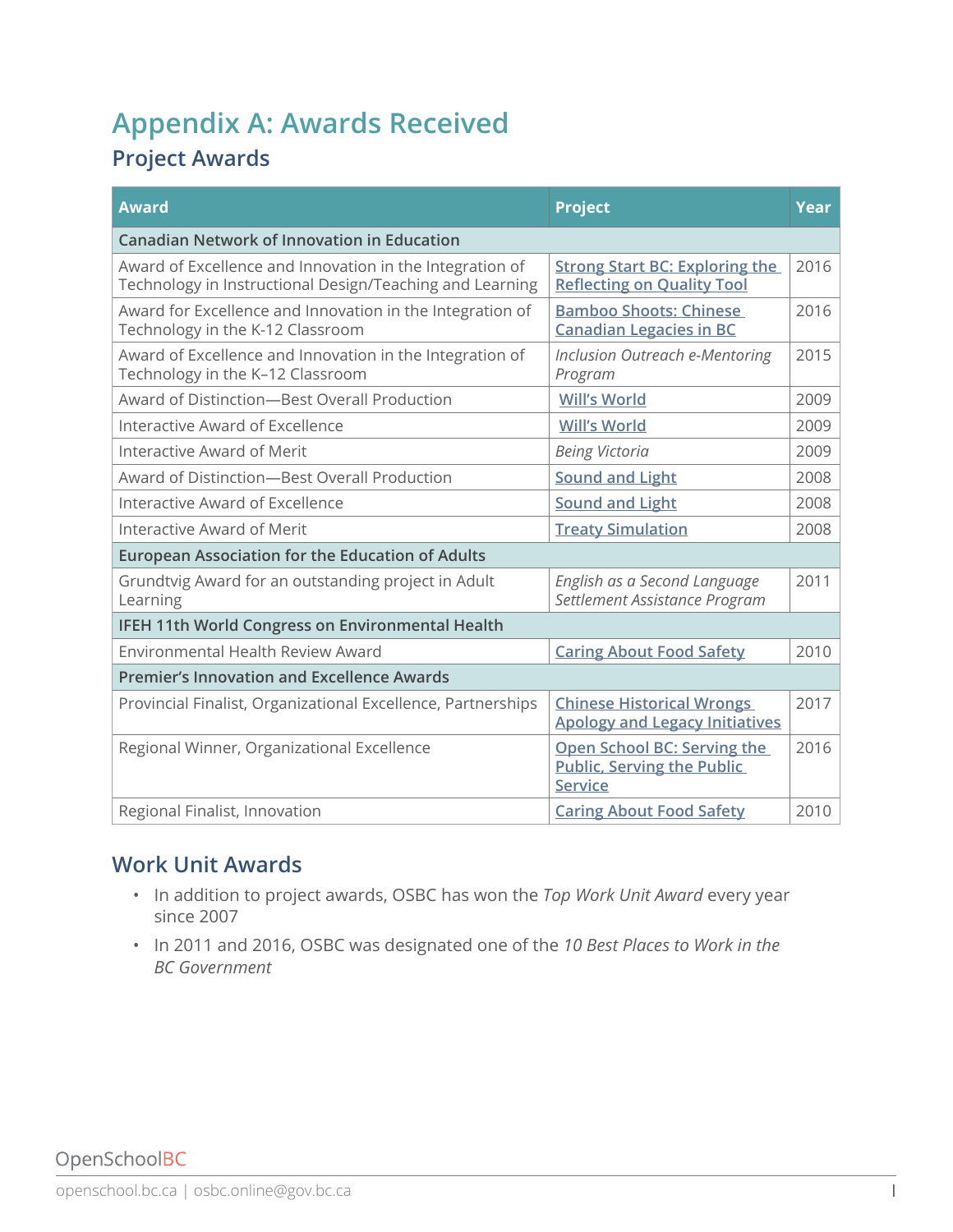# **Appendix B: Client List**

#### **BC Ministries**

- Advanced Education and Skills Training
- Agriculture, Food and Fisheries
- Children and Family Development
- Citizens' Services
- Education and Child Care
- Energy, Mines and Low Carbon Innovation
- Environment and Climate Change Strategy
- Finance
- Forests, Lands, Natural Resource Operations and Rural Development
- Health
- Public Safety and Solicitor General and Emergency BC
- Tourism, Arts, Culture and Sport
- Transportation and Infrastructure

#### **Public Agencies, Boards, and Commissions**

- Asian Pacific Foundation of Canada
- BC Assessment
- BC Centre for Palliative Care
- BC Confederation of Parent Advisory Councils
- BC Housing
- BC Public School Employers' Association
- BC School Districts
- BC Water and Waste Association
- Children of the Street
- Community Living BC
- Cowichan Community Land Trust
- Elections BC
- Elizabeth Fry Society
- Focused Education Resources
- FOODSAFE Secretariat
- Government of Canada
- Great Bear Rainforest Education and Awareness Trust
- Homeowner Protection Office
- Inclusion Outreach
- Industry Training Authority
- Junior Achievement BC
- Ocean Networks Canada
- Office of the Fire Commissioner
- Public Service Agency
- Royal BC Museum